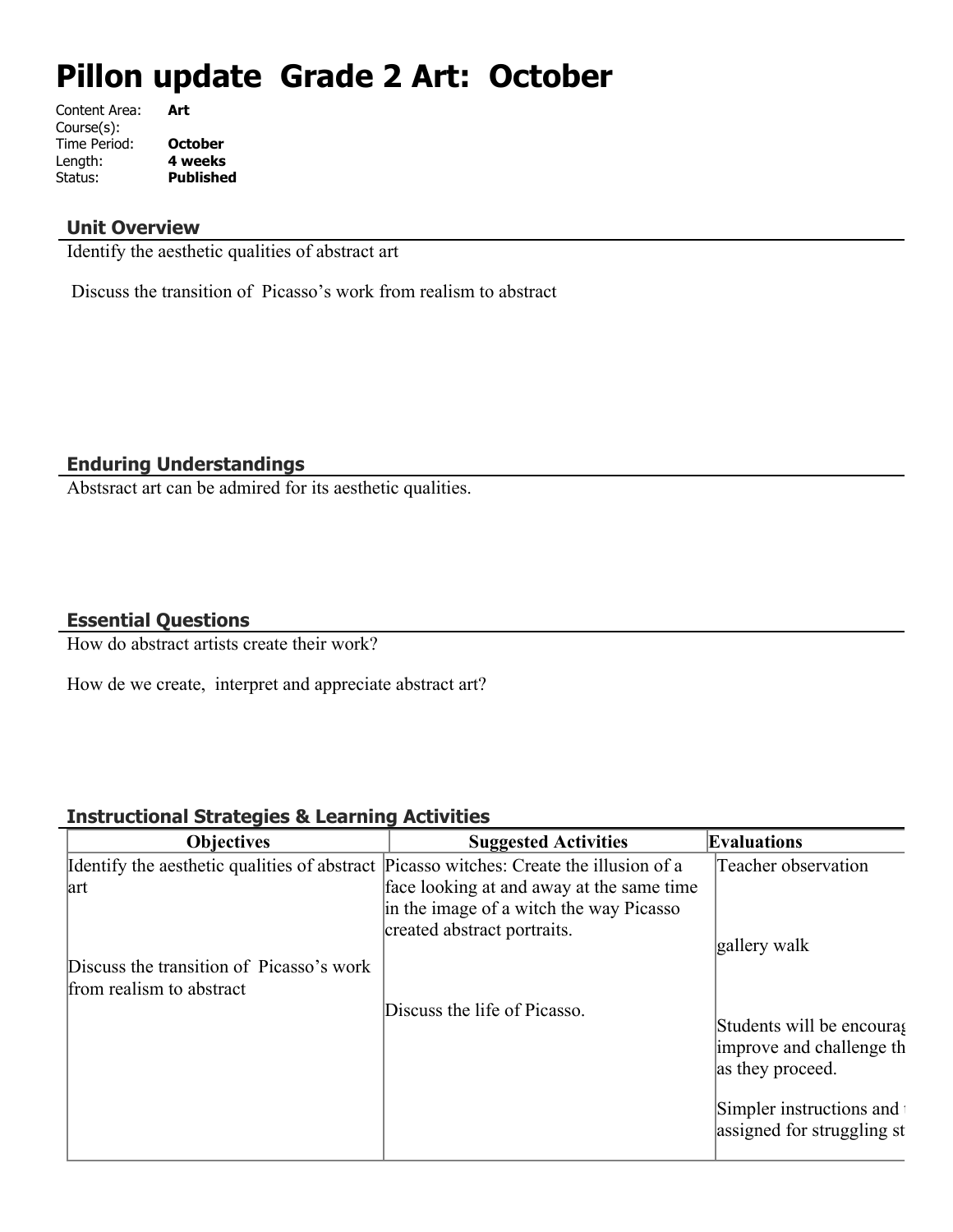# **Integration of Career Readiness, Life Literacies and Key Skills**

Students will learn about Picasso's career as an artist.

| <b>TECH.9.4.2.CI</b> | Creativity and Innovation                                                                                  |
|----------------------|------------------------------------------------------------------------------------------------------------|
| <b>TECH.9.4.2.CT</b> | Critical Thinking and Problem-solving                                                                      |
| TECH.9.4.2.Cl.1      | Demonstrate openness to new ideas and perspectives (e.g., 1.1.2.CR1a, 2.1.2.EH.1,<br>6.1.2. Civics CM. 2). |
| TECH.9.4.2.CI.2      | Demonstrate originality and inventiveness in work (e.g., 1.3A.2CR1a).                                      |
| WRK.9.2.2.CAP.1      | Make a list of different types of jobs and describe the skills associated with each job.                   |
| TECH.9.4.2.CT.3      | Use a variety of types of thinking to solve problems (e.g., inductive, deductive).                         |
| <b>WRK.9.2.2.CAP</b> | Career Awareness and Planning                                                                              |

# **Technology and Design Integration**

Students will interact with the artist's work displayed on the Smartboard.

# **Interdisciplinary Connections**

| MA.2.G.A  | Reason with shapes and their attributes.                                                                                                             |
|-----------|------------------------------------------------------------------------------------------------------------------------------------------------------|
| LA.SL.2.1 | Participate in collaborative conversations with diverse partners about grade 2 topics and<br>texts with peers and adults in small and larger groups. |

## **Differentiation**

- Understand that gifted students, just like all students, come to school to learn and be challenged.
- Pre-assess your students. Find out their areas of strength as well as those areas you may need to address before students move on.
- Consider grouping gifted students together for at least part of the school day.
- Plan for differentiation. Consider pre-assessments, extension activities, and compacting the curriculum.
- Use phrases like "You've shown you don't need more practice" or "You need more practice" instead of words like "qualify" or "eligible" when referring to extension work.
- Encourage high-ability students to take on challenges. Because they're often used to getting good grades, gifted students may be risk averse.

## **Definitions of Differentiation Components**:

 $\circ$  Content – the specific information that is to be taught in the lesson/unit/course of instruction.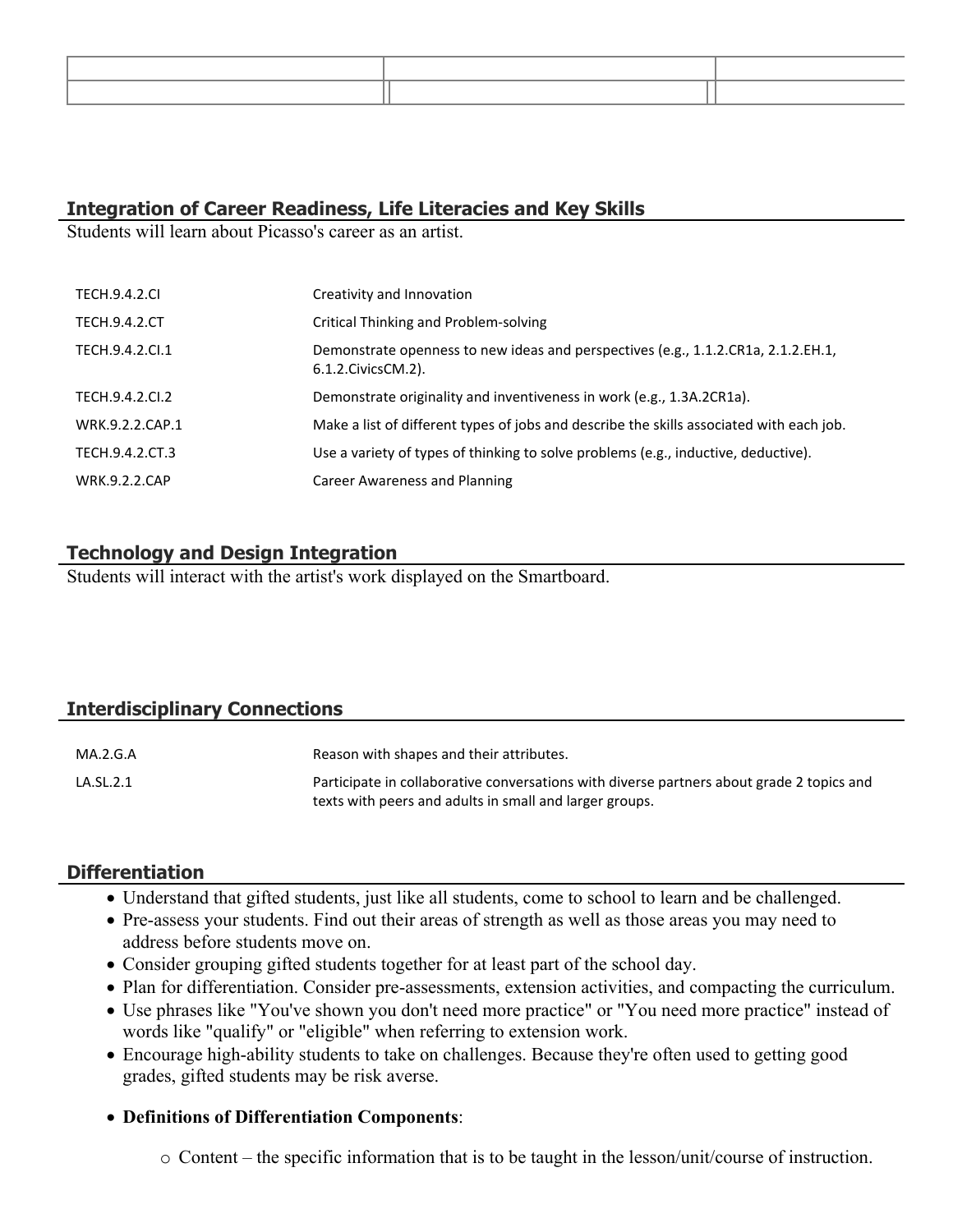- o Process how the student will acquire the content information.
- o Product how the student will demonstrate understanding of the content.
- o Learning Environment the environment where learning is taking place including physical location and/or student grouping

#### **Differentiation occurring in this unit:**

Students will be encouraged to improve and challenge thier art skills as they proceed.

Simpler instructions and tasks will be assigned for struggling students

#### For Gifted:

Encourage students to explore concepts in depth and encourage independent studies or investigations. Use thematic instruction to connect learning across the curriculum. Encourage creative expression and thinking by allowing students to choose how to approach a problem or assignment. Expand students' time for free reading. Invite students to explore different points of view on a topic of study and compare the two. Provide learning centers where students are in charge of their learning. Brainstorm with gifted children on what types of projects they would like to explore to extend what they're learning in the classroom. Determine where students' interests lie and capitalize on their inquisitiveness. Refrain from having them complete more work in the same manner. Employ differentiated curriculum to keep interest high. Avoid drill and practice activities. Ask students' higher level questions that require students to look into causes, experiences, and facts to draw a conclusion or make connections to other areas of learning. If possible, compact curriculum to allow gifted students to move more quickly through the material. Encourage students to make transformations- use a common task or item in a different way. From

http://www.bsu.edu/web/lshasky/Forms/Interventions/Gifted.pdf

# **Modifications & Accommodations**

In addition to the differentiation above, individual IEP's and 504's will be accommodated.

Refer to QSAC EXCEL SMALL SPED ACCOMMOCATIONS spreadsheet in this discipline.

#### **Modifications and Accommodations used in this unit:**

## **Benchmark Assessment**

**Benchmark Assessments** are given periodically (e.g., at the end of every quarter or as frequently as once per month) throughout a school year to establish baseline achievement data and measure progress toward a standard or set of academic standards and goals.

#### **Schoolwide Benchmark assessments:**

Aimsweb benchmarks 3X a year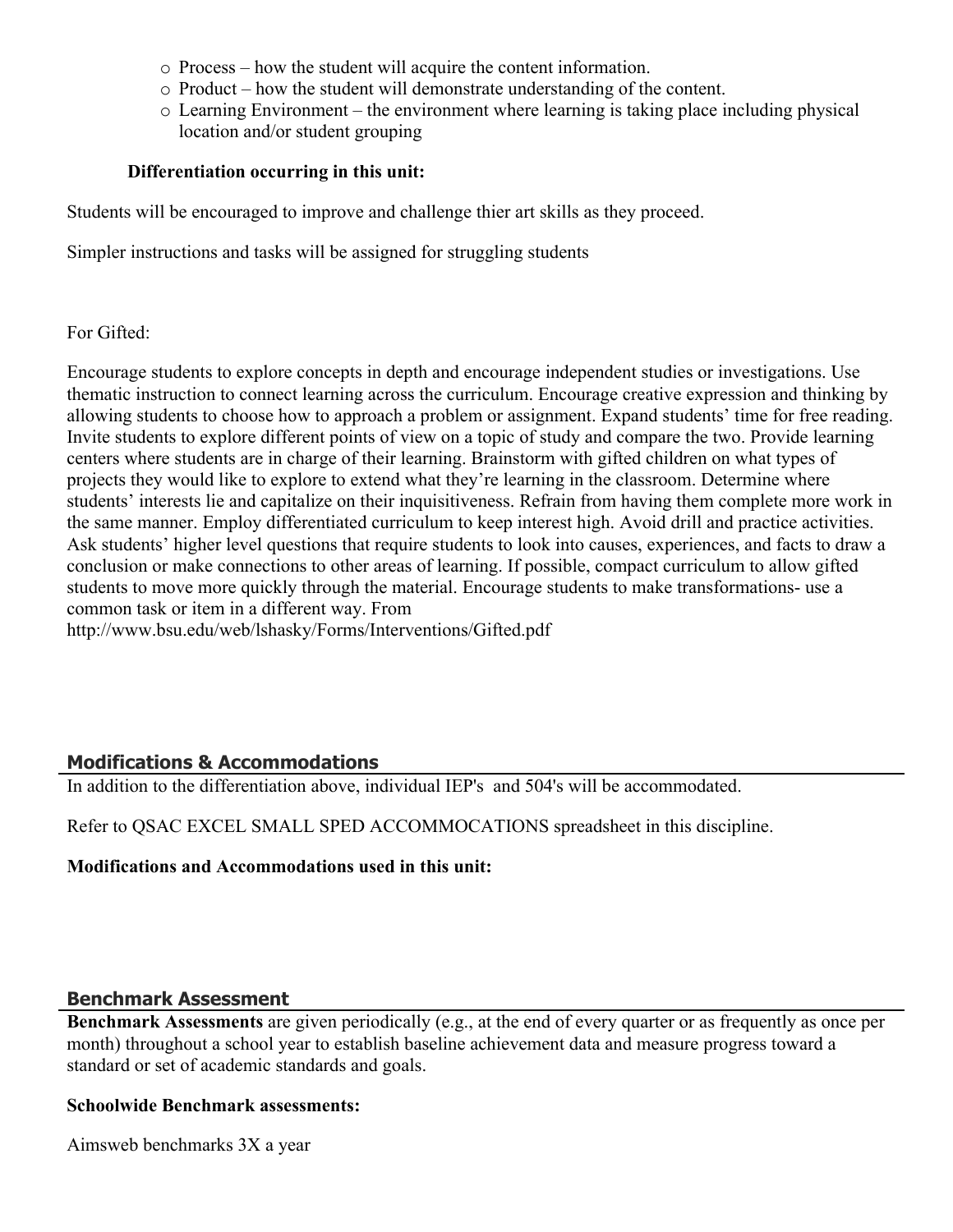Linkit Benchmarks 3X a year

DRA

# **Additional Benchmarks used in this unit:**

Teacher observation and records of student growth in skills.

# **Formative Assessments**

Assessment allows both instructor and student to monitor progress towards achieving learning objectives, and can be approached in a variety of ways. **Formative assessment** refers to tools that identify misconceptions, struggles, and learning gaps along the way and assess how to close those gaps. It includes effective tools for helping to shape learning, and can even bolster students' abilities to take ownership of their learning when they understand that the goal is to improve learning, not apply final marks (Trumbull and Lash, 2013). It can include students assessing themselves, peers, or even the instructor, through writing, quizzes, conversation, and more. In short, formative assessment occurs throughout a class or course, and seeks to improve student achievement of learning objectives through approaches that can support specific student needs (Theal and Franklin, 2010, p. 151).

## **Formative Assessments used in this unit:**

Teacher observations during the process

Discussion

## **Summative Assessments**

**summative assessments** evaluate student learning, knowledge, proficiency, or success at the conclusion of an instructional period, like a unit, course, or program. Summative assessments are almost always formally graded and often heavily weighted (though they do not need to be). Summative assessment can be used to great effect in conjunction and alignment with formative assessment, and instructors can consider a variety of ways to combine these approaches.

## **Summative assessments for this unit:**

Students will be encouraged to improve and challenge their art skills as they proceed.

Simpler instructions and tasks will be assigned for struggling students.